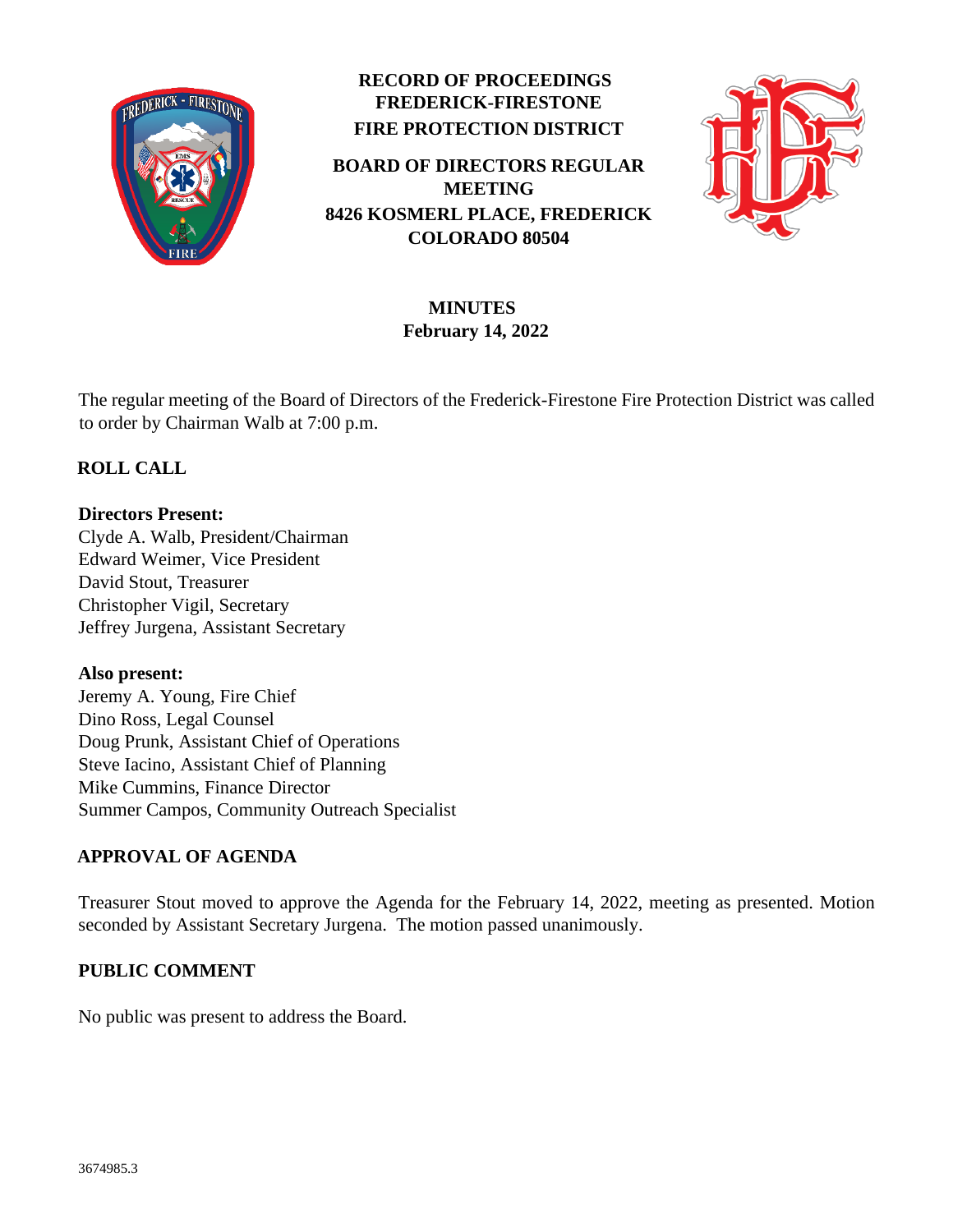#### **ATTORNEY'S REPORT**

Attorney Ross presented the Attorneys' Report for the month of January 2022, which was included in the Board packet. Attorney Ross briefly discussed the May 2022 election should the Board proceed with a bond election. Attorney Ross and associate attorney Sarah Abbot have been assisting Chief Staff with developing updated District Board Bylaws and updated Pension Board Bylaws. Attorney Ross discussed some of the bills of interest to Fire Districts in his firm's most recent Legislative Tracker.

Attorney Ross discussed the 2021 Retainer Analysis. He is recommending that the amount of the monthly retainer stay the same for 2022; however, he is requesting an increase in the monthly retainer starting in 2023.

Attorneys Duke and Woodward continue to work on the SCL Health land donation to the District.

The Board of Directors did not have any questions for Attorney Ross.

### **FIRE CHIEF'S REPORT**

Fire Chief Young provided the Board with information on the following topics:

#### • **Administration**

- o Fire Chief Young has continued to collaborate with legal counsel, bond counsel, and personnel from Stifel Finance on the potential structure of the 2022 general obligation bonds and the form and content of the potential ballot question. The team has done an amazing job of coordinating efforts, with the goal of providing the Board with the best options for the District, given the current fiscal and political climate.
- o Staff continues to assist the District's Designated Election Official (DEO) Kammy Tinney in connection with the May 3, 2022, election. To date, the DEO has received three (3) completed selfnomination forms for the three Director positions that are up for election in 2022. The deadline for self-nomination forms is February 25, 2022. The Board of Director Election notification has been posted in the Longmont Times Call and Fort Lupton Press newspapers and is posted on the District's website.
- o The District intends to issue a request for proposals (RFP's) in the 2nd Quarter of 2022 for a thirdparty agency to bill for the District's ambulance transport and related emergency medical services. Finance Director Cummings and Fire Chief Young have met with regional vendors who provide these services, including the collections process. Staff will be developing the RFP and providing it to a minimum of five (5) vendors this Spring. Chief Young's plan is to implement this change in January of 2023.

#### • **Human Resources / Personnel / Staffing**

o Fire Chief Young has received four (4) resignations in the last 30 days. Three (3) firefighters have taken jobs with other area departments: South Metro Fire Rescue Fire Protection District, Arvada Fire Protection District, and the City of Boulder Fire Department. The fourth resignation is an individual who is leaving the Fire Service completely. Three (3) individuals have been selected from the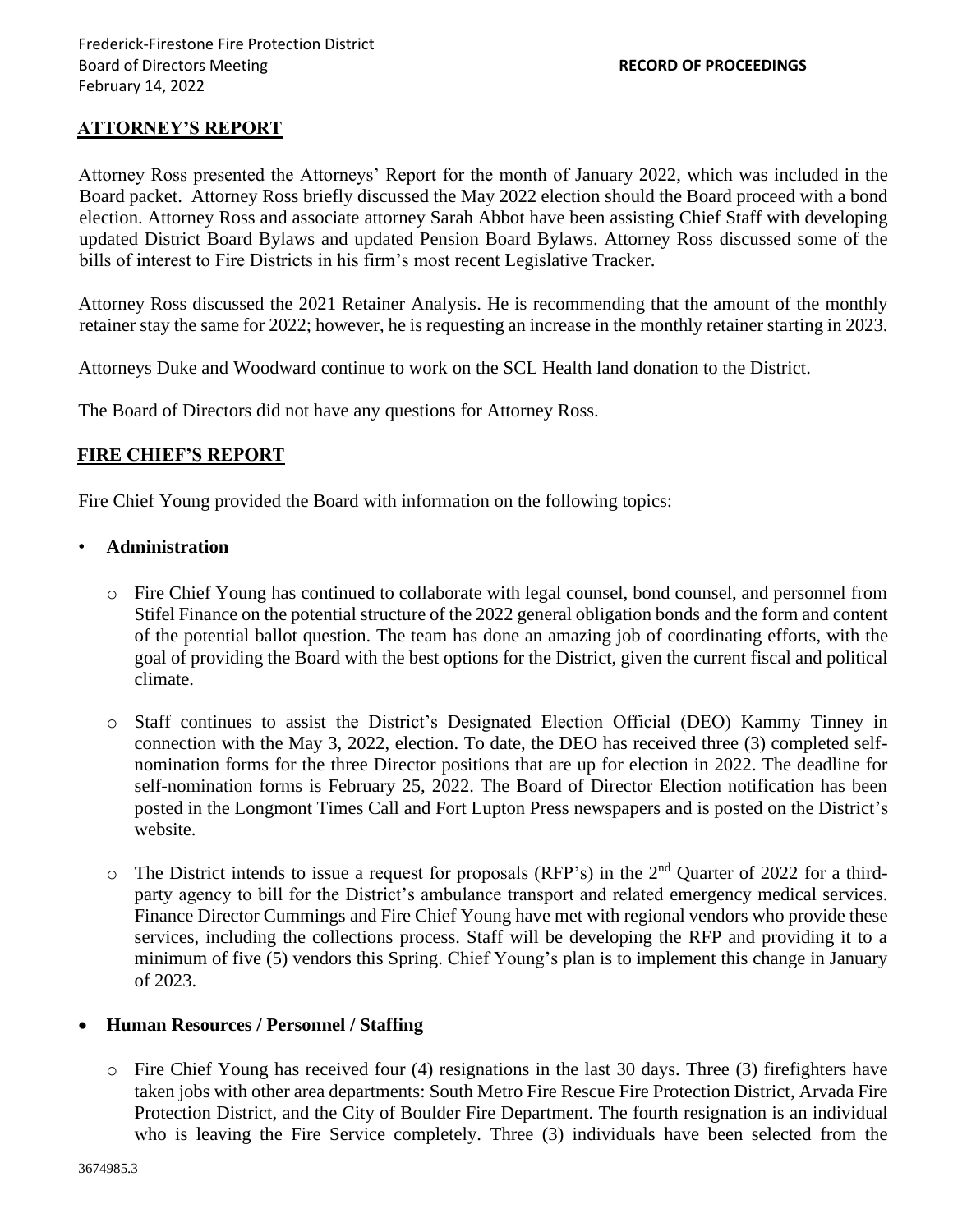District's eligibility list and have accepted offers of employment; they will be starting on February 22, 2022.

With the District exhausting its previous eligibility list, the District is accepting applications until mid-March to begin a new hiring process for 2022. Testing will be done in March and April to fill any other vacancies and provide the next eligibility list for the District. All the larger departments in the Denver Metro Area are hiring this year.

o The District is also experiencing numerous vacancies due to work injuries, off duty injuries, upcoming parental leave, and current resignations. Chief Staff, including the Operations Section, have been working diligently to ensure vacancies are filled and apparatus movement around the District is completed in order to meet the mission of the District and maintain quick response times.

#### • **Intergovernmental and Community Relations**

- o Chief Young and Staff continue to attend multiple Weld County meetings throughout the month of December/January. Meetings include the Communication Board Meetings, E-911 Authority, County Workgroups, CAD Workgroups, and the Weld County Utility Commission Board as requested or required.
- o On Saturday, February 5, 2022, the District supported the funeral of Retired Fire Chief Domenic Chioda. The family's requests for District support at the funeral were met by the District and its staff, including being involved in the procession, escorting the family, providing an honor guard, and having representation throughout the entire event. It was an honor and privilege for the District and its members to pay their respects to Retired Fire Chief Chioda.
- o Chief Young will be attending the Town of Firestone work sessions to make any needed presentations and answer any questions for the Town Board on the proposed developer impact fees and the Intergovernmental Agreement that has been adopted by the District and the Town of Frederick.
- o Chief Young met with the Town of Frederick's Town Manager to continue open dialogue on the Carbon Valley EMA Intergovernmental Agreement, Emergency Services Agreement, updates on developer Impact Fees, and how the District and Town can assist each other moving into 2022.
- o Assistant Chief Prunk and Battalion Chief Gilbert met with the Town of Frederick to discuss the prescribed burn plans for open space areas and Bella Rosa Golf Course in the Town of Frederick. This prescribed burn plan is being pulled back and revised to meet criteria provided by Fire Chief Young and Town Manager Ostler.
- o The Carbon Valley Emergency Management Agency (CVEMA) Advisory Board met on February 3 at the Administration Building. New Police Chief for the Town of Firestone was provided a tour of Fire Administration and an update on CVEMA. Discussion and action items were on the adoption of the Emergency Operations Plan and Intergovernmental Agreements, response area map updates, training plans for 2022, community engagement on disaster preparedness, fall table-top exercise for the emergency operations center, and cost sharing changes for 2023.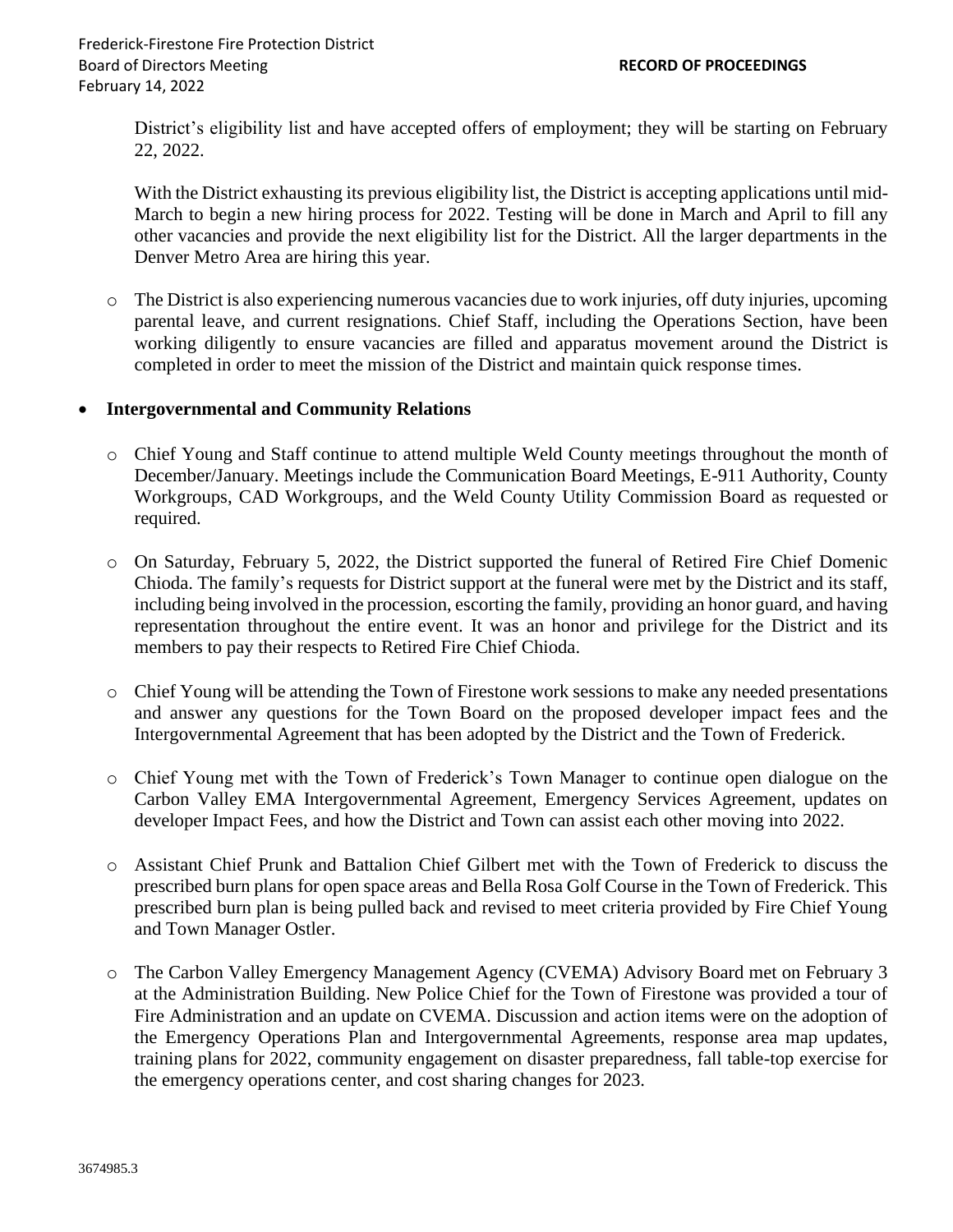o Staff is working with the Town of Firestone Staff on providing the Town's Public Works personnel with recognition and commendation for their assistance with the technical rescue call on January 11, 2022. Without their assistance, the District's job would have been so much more difficult. It was a true team effort in so many ways.

### **PLANNING SECTION REPORT – ASSISTANT CHIEF OF PLANNING:**

#### • **Community Development / Code Enforcement**

The District is currently working on sixty-six (66) commercial projects within the Towns. Nineteen (19) commercial projects in Firestone, Forty-six (46) projects in Frederick, and one (1) project in Weld County. In addition, there are four (4) annexations coming into the District that are zoned for residential and commercial/mixed use.

There are thirty-three (33) residential development projects with an additional 13,574 planned dwelling units; 6,908 in the Town of Frederick and 6,666 in the Town of Firestone. Many residential developments will include additional commercial zoned property for future commercial development.

- **Fire Code Inspections** Fifty (50) fire code inspections were completed in January.
- **Target Hazard Inspections –** Twenty-two (22) target hazard inspections were completed in January.
- **Certificates of Occupancy –** There were three (3) Certificates of Occupancy completed in January.
- **New Permits Issued** In January, the District issued four (4) construction permits, one (1) fire sprinkler permit, two (2) fire alarm permits, and five (5) food truck permits for a total of twelve (12) permits. The District billed a total of \$2,138.00 in plan review and permit fees in January 2022.
- **Burn Permits** There were two (2) burn permits issued in January.
- **Fire Investigations –** There was one (1) vehicle/structure fire investigation and one (2) vehicle fire investigation for a total of two (2) fire investigations in January.
- **Youth Firesetter Program**  There were no new Youth Fire Setter (YFS) cases in January.

#### **COMMUNITY OUTREACH**

#### **Community and PR Events for December:**

- o Completed Community CPR Program for a total of six (6) residents.
- o Worked with Frederick High School staff to setup CPR/AED/Basic First Aid for students.
- o Worked with the Towns of Frederick and Firestone on completing a 2022 Community Events Calendar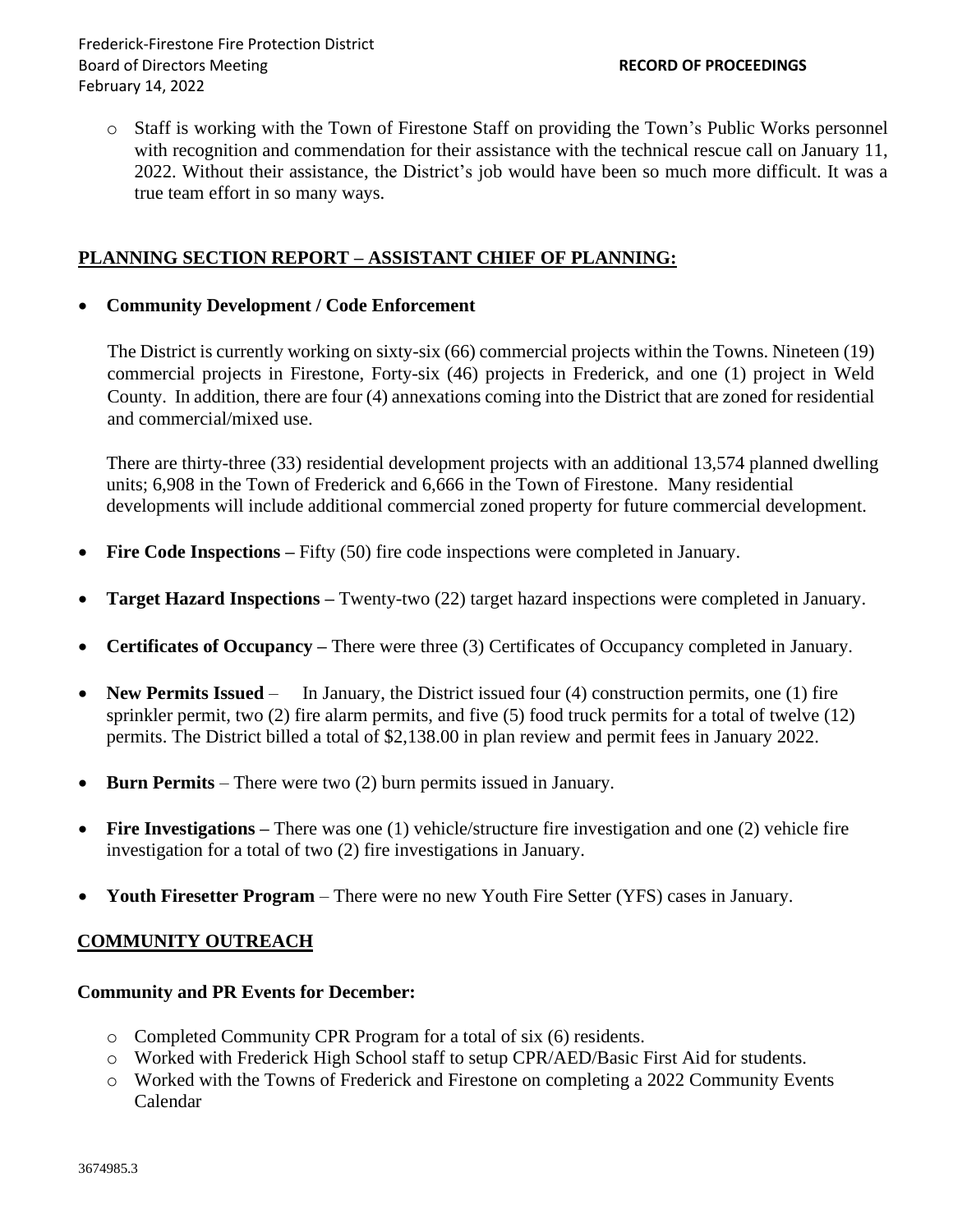Frederick-Firestone Fire Protection District Board of Directors Meeting **RECORD OF PROCEEDINGS** February 14, 2022

- o Began initial outline for draft of Comprehensive Marketing and Outreach Plan (CMOP) for the District.
- o Attended Quarterly Peer Support Training.

### **OPERATIONS SECTION REPORT - ASSISTANT CHIEF OF OPERATIONS:**

#### **Section Activity Summary**

#### • **2022 Project Updates**

- o Officers from all shifts completed annual employee appraisals.
- o The Aerial Apparatus Committee submitted final recommendations to Fire Chief Young for final review and Board approval.
- o Project managers have been directed to research their projects for any exceptionally long wait times due to national supply chain issues. Each project will be assessed on a case-by-case basis to determine approved times to begin 2022 purchasing.

#### • **Station Projects and Maintenance and Apparatus**

- o Station #2 had a furnace issue that was repaired. The unit is well over 20 years old. Executive Staff will continue to monitor the situation to develop a replacement plan.
- o Station #1 and Station #4 needed roof repairs. The roof work at Station #4 was completed in January and work at Station 1 will be completed in February.

#### • **Operations Section Situation Status**

- o The District continues to see high call volumes, with January 2022 tying the all-time monthly emergency calls for service.
- $\circ$  The District will conduct orientation for three recruit members starting February 22<sup>nd</sup>, with assignments to shift beginning the first full week of March.
- o The District offered a 45-day posting for the positions of EMT-B and Paramedic Firefighters. This class of recruits is estimated to be hired mid-May 2022.
- o The District continues to monitor the ever-changing CDC COVID-19 safety recommendations. To date, no major policy changes have occurred.

#### • **Training Summary – January 2022**

- o Total Fire Training Hours: 1,346 Hours
- o Total EMS Training Hours: 215 Hours

#### • **Overview of Training Events for January 2022:**

- o All members completed annual EMS skills check with the District's Medical Director.
- o All members completed SCBA, Search and Rapid Intervention drills.
- o All members completed Ice Rescue training refresher.
- o Three (3) members are working on Recruit Task Books.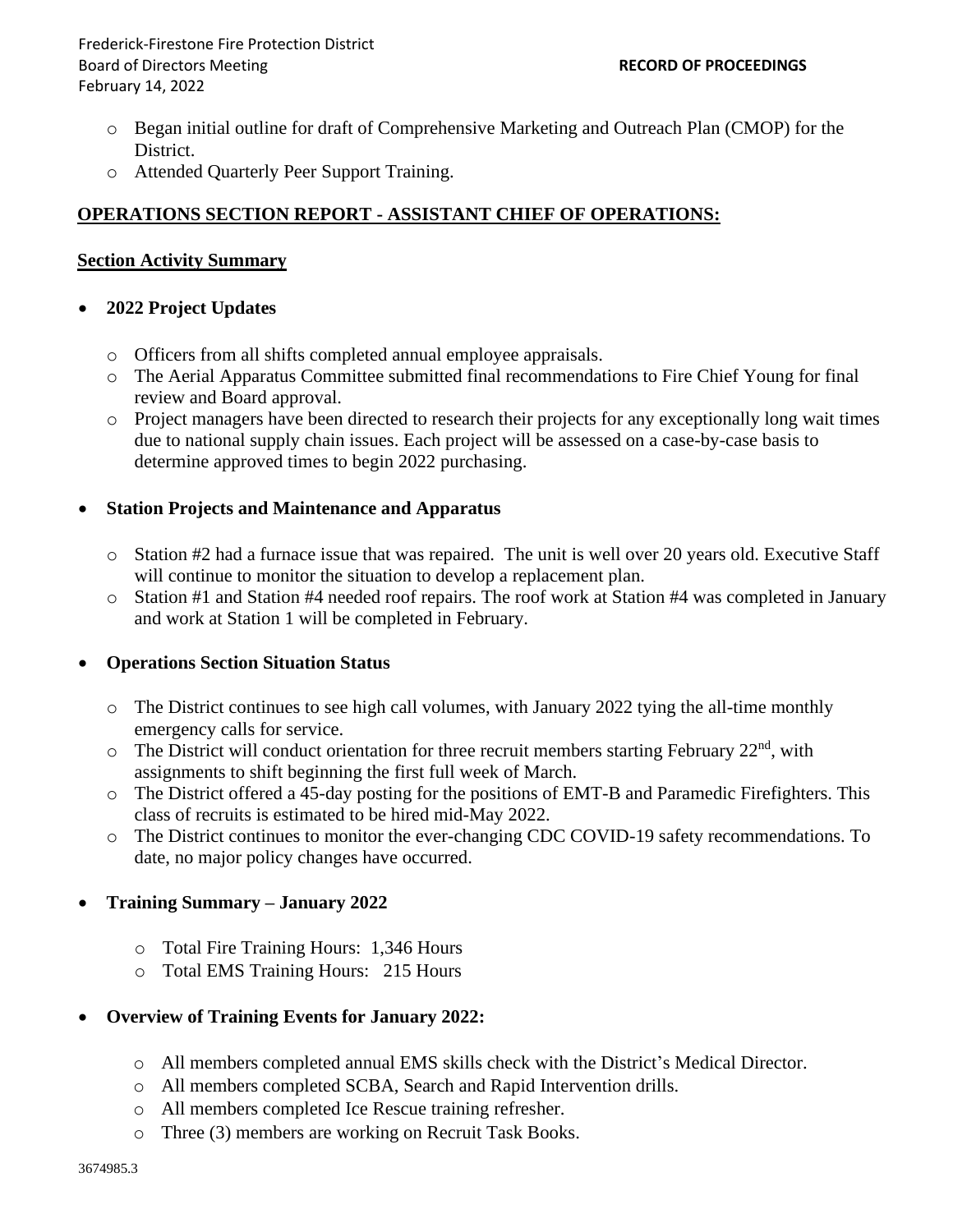- o One (1) member completed paramedic field instruction.
- o One (1) member completed EMT field instruction.
- o One (1) member completed 10-month recruit test.
- o All members completed annual inspection training with the Prevention Section.
- o Training Division members attended multiple Local, County and State meetings.
- o All members began annual RT-130 refresher.
- o One (1) member obtained NREMT Paramedic certification.
- o Training Division worked on the 22-01 new hire orientation.

### • **Call Types – Year-To-Date**

- o EMS/Medical 201
- $\circ$  Fire 12
- o Alarm Activation 18
- $\circ$  Public Assist/Other 22
- o Hazardous Materials 5
- o Special Operations 1

### • **Ground Transports Comparison:**

- $\circ$  January 2022 113
- o January 2021 109

## **FINANCE SECTION REPORT – FINANCE DIRECTOR:**

#### • **Accounting & Financial - Year End Procedures**

- o Accounts Payable Year End Procedures completed.
	- 2021 1099's distributed
- o Payroll Year End Procedures completed.
	- $\bullet$  W-2 Copy A's & W-3 run mailed
	- NatPay W-2's completed and have been available to members since 1-19-2022
- o 1095's (Affordable Health Care Act Reporting) due 2-28-2022
	- **•** Preparation of the 1095's to be completed either by "Nelco" though Employee Navigator software and GBS Benefits Broker
- o Leaves balanced and reconciled between Crew Sense (Scheduling Software) & Caselle (Financial Software)
- o Implemented new pay codes in Crew Sense and Caselle for Acting Officer pay policy starting in January of 2022
- o Auditor has FPPA Actuarial Reports that are necessary for the 2021 Audit

## • **2020 - YTD Budget Summary**

- o County Distribution was realized on Wednesday February 9, 2022 (January 2022 Distribution)
	- Total net distribution was \$209,742, of which \$54,542 is Specific Ownership Tax
	- \$155,200 due to property tax and related specified revenues
	- Due to lead times of supplies and equipment slated for allocation in 2022, these items have been encumbered within the District's financial numbers but will not be expended until the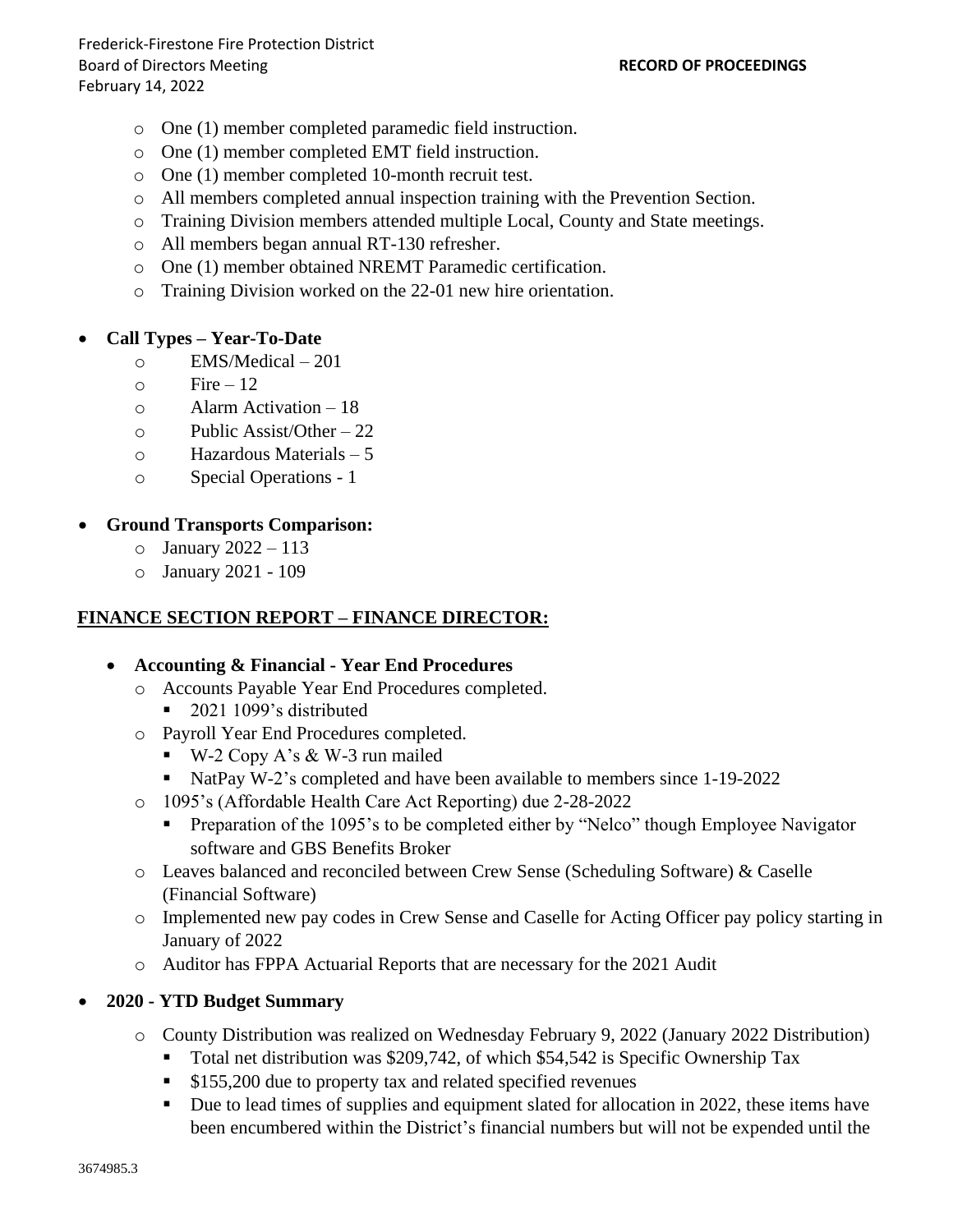supplies and equipment are delivered. Staff is being told projects could have a lead time of 4 – 8 months minimum.

### **Executive Summary - Budget vs. Actual – 2021 Year End - Preliminary** *GENERAL FUND*

#### *From January 1, 2022 through February 9, 2022*

|                       |                 |                       | <b>Remaining</b> | $\frac{0}{0}$   |
|-----------------------|-----------------|-----------------------|------------------|-----------------|
| Revenue               | <b>Budgeted</b> | <b>Received</b>       | <b>Budgeted</b>  | <b>Received</b> |
|                       |                 | YTD                   |                  |                 |
| <b>TOTAL REVENUE:</b> | \$11,439,872    | \$234,473             | \$11,205,399     | 2.05%           |
|                       |                 |                       |                  |                 |
|                       |                 | <b>Expended &amp;</b> |                  | $\frac{0}{0}$   |
|                       |                 | <b>Committed</b>      | <b>Remaining</b> | <b>Expended</b> |
| <b>Expenditure</b>    | <b>Budgeted</b> | YTD                   | <b>Budgeted</b>  | & Committed     |
|                       |                 |                       |                  |                 |
| <b>TOTAL</b>          | \$14,855,317    | \$1,187,016           | \$13,668,301     | 7.99%           |
| <b>EXPENDITURES:</b>  |                 |                       |                  |                 |

## **10.90% FY Expired**

#### • **EMS Billing and Collections Summary**

| $\circ$   | <b>Reporting Period:</b>              | $1/1/2022$ through $1/31/2022$                                    |
|-----------|---------------------------------------|-------------------------------------------------------------------|
| $\circ$   | <b>Total Charges:</b>                 | \$117,063.00                                                      |
| ∩         | <b>Billable Calls:</b>                | 110                                                               |
|           | Total Cash Posted:                    | Current Month: \$61,660.633<br>Six Month Average: \$58,545.77     |
| $\circ$   | <b>Current Adjustments:</b>           | <b>Current Month: 53,463.08</b><br>Six Month Average: \$56,761.03 |
| $\bigcap$ | <b>Proceeds Collection Referrals:</b> | Current Month: \$939.71<br>Six Month Average: \$2,802.14          |
|           |                                       |                                                                   |

## • **Miscellaneous Financial Information:**

• Nothing for this month.

## **FIRE CHIEF DISCUSSION AND ACTION ITEMS**

• EMTS Grant Process for Ambulance: Staff is requesting approval for the District to apply for the State EMTS Grant, which is a 50% match for a new ambulance in 2023; the pre-application was processed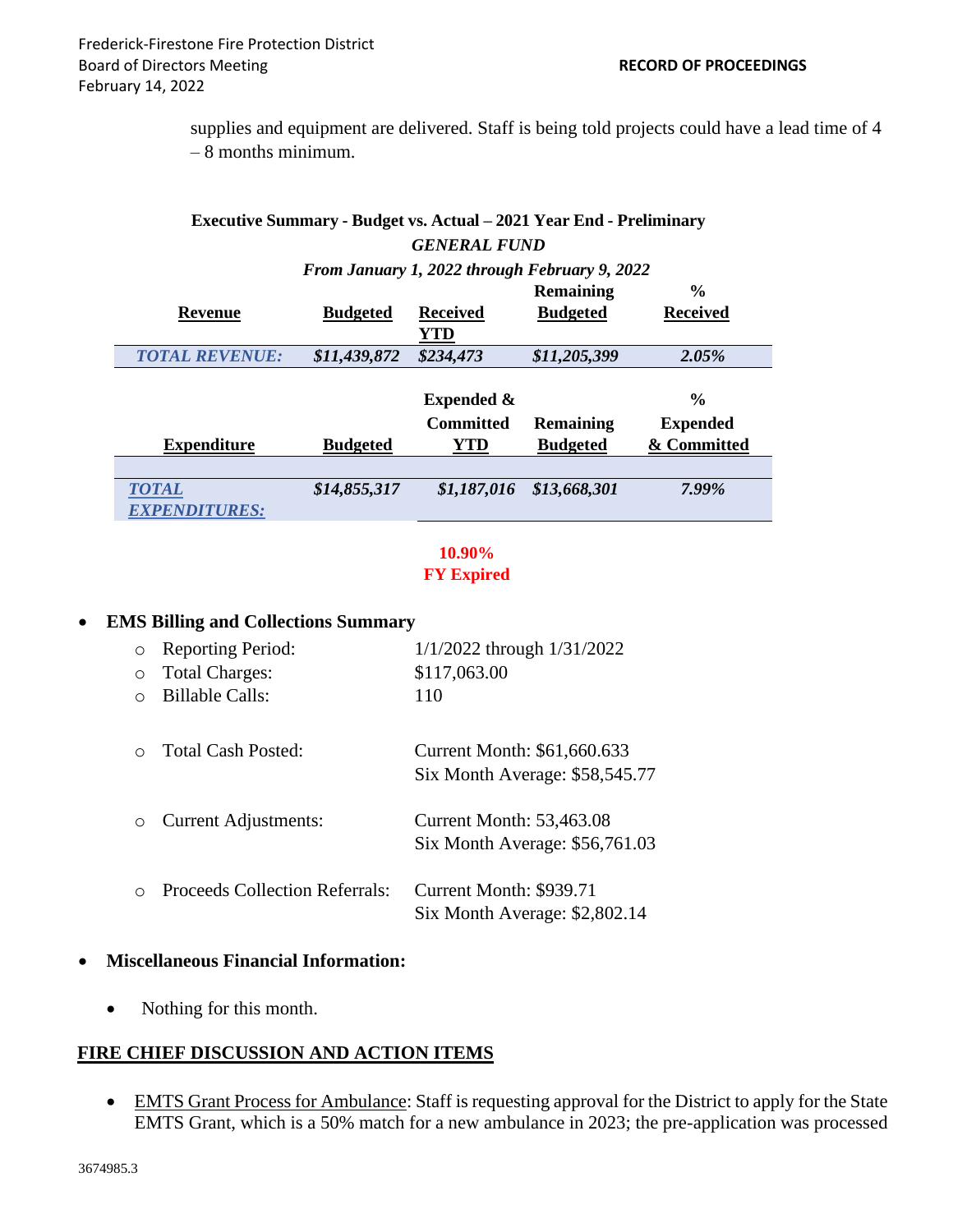in early January and staff will submit the final grant request on Tuesday, February 15, 2022. The District should know if it has been awarded the grant by the end of Summer 2022. Because the grant is \$100,000 and requires matching funds, the Board will be asked to approve the grant later in the meeting.

- New Ladder Truck Lifecycle Replacement: Staff is requesting the approval to purchase a new ladder truck through the District's Capital Fleet Replacement Plan. A Request for Proposal (RFP) was provided to five (5) manufacturers on November 1, 2021. The District received three (3) bids in December of 2021. Since the acceptance of bids, the Specification Committee and staff have reviewed the bids against the District's specifications. The Committee has recommended that the District purchase a new Spartan/Smeal Ladder Truck brokered by Mile-Hi Fire Apparatus in the amount of \$1,248,710 with a 10% contingency on the project. Mile-Hi Fire will provide a \$35,790 discount if 80% of the project is paid up front. This will also assist in lead time and project scheduling for the new apparatus. Legal counsel will review the contract before Staff moves forward with requesting approval by the Board and the subsequent purchase of the apparatus.
- Resolution 2022-03-May Election: Staff is requesting approval of Resolution 2022-003 Calling for an election on May 3, 2022 to fill the Director positions up for election, and seeking voter approval of a ballot issue authorizing the District to issue general obligation bonds and assess a related property tax for the purpose of funding fire, rescue, and emergency medical services; setting the ballot title and content for the ballot issue; and providing other matters relating thereto.
- Donation of 2007 Dodge Durango: Staff is requesting approval of the donation of the 2007 Dodge Durango pool vehicle that has met its lifecycle to the East Orchard Mesa Fire Department in Palisade, Colorado.

#### **CONSENT AGENDA**

The Consent Agenda for the meeting was presented and consisted of the following items:

- $\circ$  Approval of the minutes of the January 10, 2022, regularly scheduled meeting.
- o Confirmation of the continuity of the Financial Reports from January 6, 2022, to February 9, 2022.
- o Acceptance of voided check numbers 33219 through 33236 due to printing errors for the period starting December 9, 2021, and ending January 5, 2021.
- o Payment of the bills and approval of all Financial Reports, to include ColoTrust statements and payroll registers, as presented.
- $\circ$  To accept and approve the 2021 4<sup>th</sup> quarter services reports, as presented, and grant permission for the reports to be delivered to the Towns.

Secretary Vigil moved to accept and approve all items under the Consent Agenda. Motion seconded by Vice President Weimer. The motion passed unanimously.